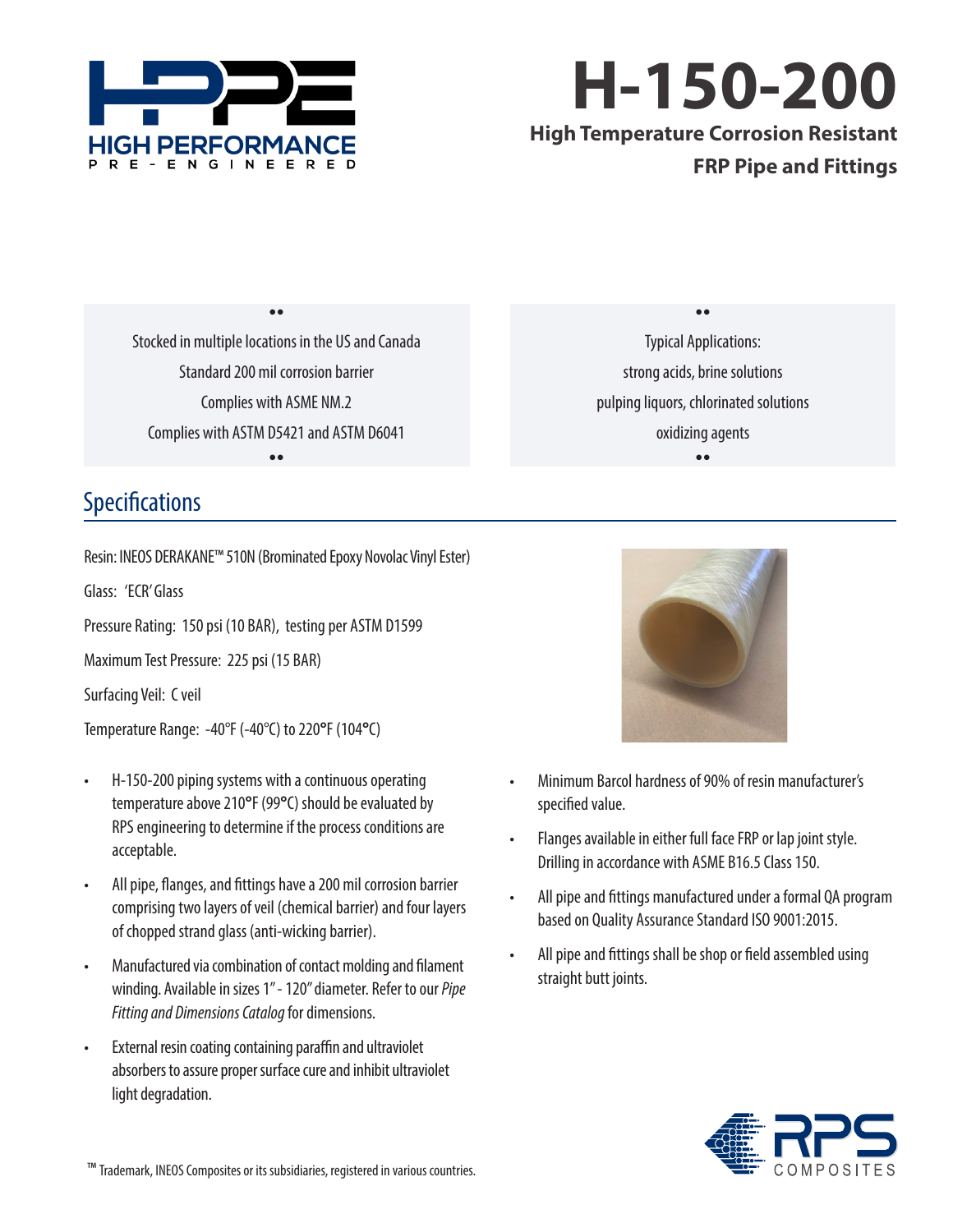## Specifications



Detailed joining instructions are available in our *Installation Manual* at rpscomposites.com/resources/company-literature



| RPS H-150-200 Pipe Dimensions |                           |                           |                               |                           |                            |          |  |  |
|-------------------------------|---------------------------|---------------------------|-------------------------------|---------------------------|----------------------------|----------|--|--|
| Pipe<br>Size                  | Inside<br><b>Diameter</b> | Liner<br><b>Thickness</b> | Structure<br><b>Thickness</b> | Total<br><b>Thickness</b> | Outside<br><b>Diameter</b> | Weight   |  |  |
| (in)                          | (in)                      | (in)                      | (in)                          | (in)                      | (in)                       | (lbs/ft) |  |  |
| 1                             | 1.00                      | 0.22                      | 0.08                          | 0.30                      | 1.60                       | 0.9      |  |  |
| 1.5                           | 1.50                      | 0.22                      | 0.08                          | 0.30                      | 2.10                       | 1.5      |  |  |
| $\overline{2}$                | 2.00                      | 0.22                      | 0.08                          | 0.30                      | 2.60                       | 1.9      |  |  |
| 3                             | 3.00                      | 0.22                      | 0.08                          | 0.30                      | 3.60                       | 2.7      |  |  |
| $\overline{4}$                | 4.00                      | 0.22                      | 0.095                         | 0.32                      | 4.63                       | 3.8      |  |  |
| 6                             | 6.00                      | 0.22                      | 0.13                          | 0.35                      | 6.70                       | 6.0      |  |  |
| 8                             | 8.00                      | 0.22                      | 0.17                          | 0.39                      | 8.78                       | 8.9      |  |  |
| 10                            | 10.00                     | 0.22                      | 0.21                          | 0.43                      | 10.86                      | 12.1     |  |  |
| 12                            | 12.00                     | 0.22                      | 0.26                          | 0.48                      | 12.96                      | 16.2     |  |  |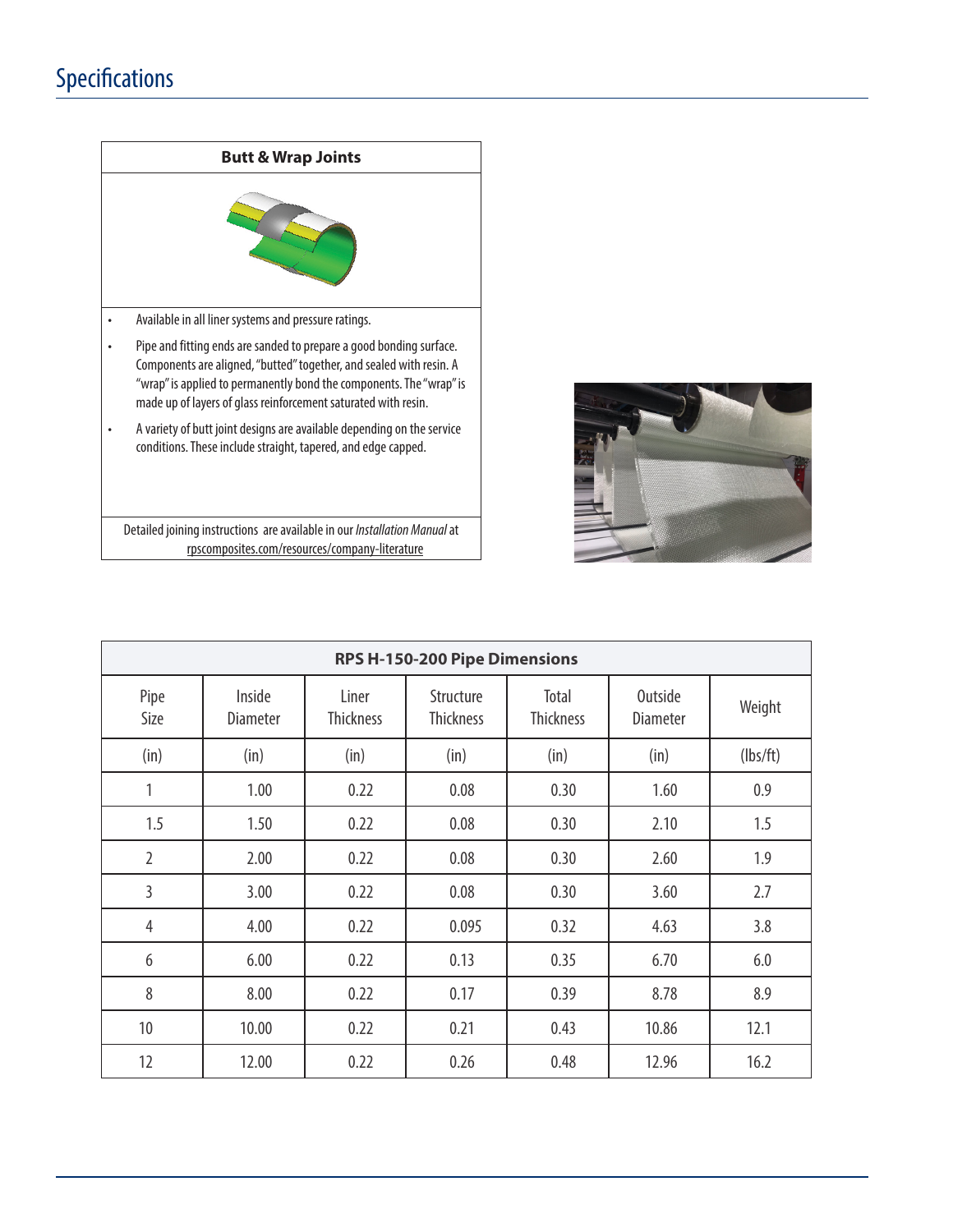| H-150-200 Maximum Recommended Support Spacing at 150 psi |            |             |                 |            |  |  |  |  |
|----------------------------------------------------------|------------|-------------|-----------------|------------|--|--|--|--|
| <b>NPS</b>                                               |            | Single Span | Continuous Span |            |  |  |  |  |
| (in)                                                     | $SG = 1.0$ | $SG = 1.3$  | $SG = 1.0$      | $SG = 1.3$ |  |  |  |  |
|                                                          | 6.9        | 6.7         | 10.3            | 10         |  |  |  |  |
| 1.5                                                      | 7.6        | 7.3         | 11.4            | 10.9       |  |  |  |  |
| $\overline{2}$                                           | 8.2        | 7.9         | 12.2            | 11.7       |  |  |  |  |
| 3                                                        | 9.1        | 8.7         | 12.8            | 11.8       |  |  |  |  |
| 4                                                        | 10.2       | 9.7         | 13.4            | 12.2       |  |  |  |  |
| 6                                                        | 12.2       | 11.3        | 15.2            | 13.8       |  |  |  |  |
| 8                                                        | 14.1       | 12.9        | 17.4            | 15.8       |  |  |  |  |
| 10                                                       | 15.7       | 14.3        | 19.2            | 17.4       |  |  |  |  |
| 12                                                       | 17.3       | 16.3        | 21.8            | 20         |  |  |  |  |

Notes:

- 1. Based on  $DF = 6$  and maximum deflection  $= 0.5$ "
- 2. Support spacings apply up to 180**°**F (82**°**C). At 220**°**F (104**°**C), derate spacings by factor of 0.9.
- 3. Loads include internal pressure and weight of pipe and contents.